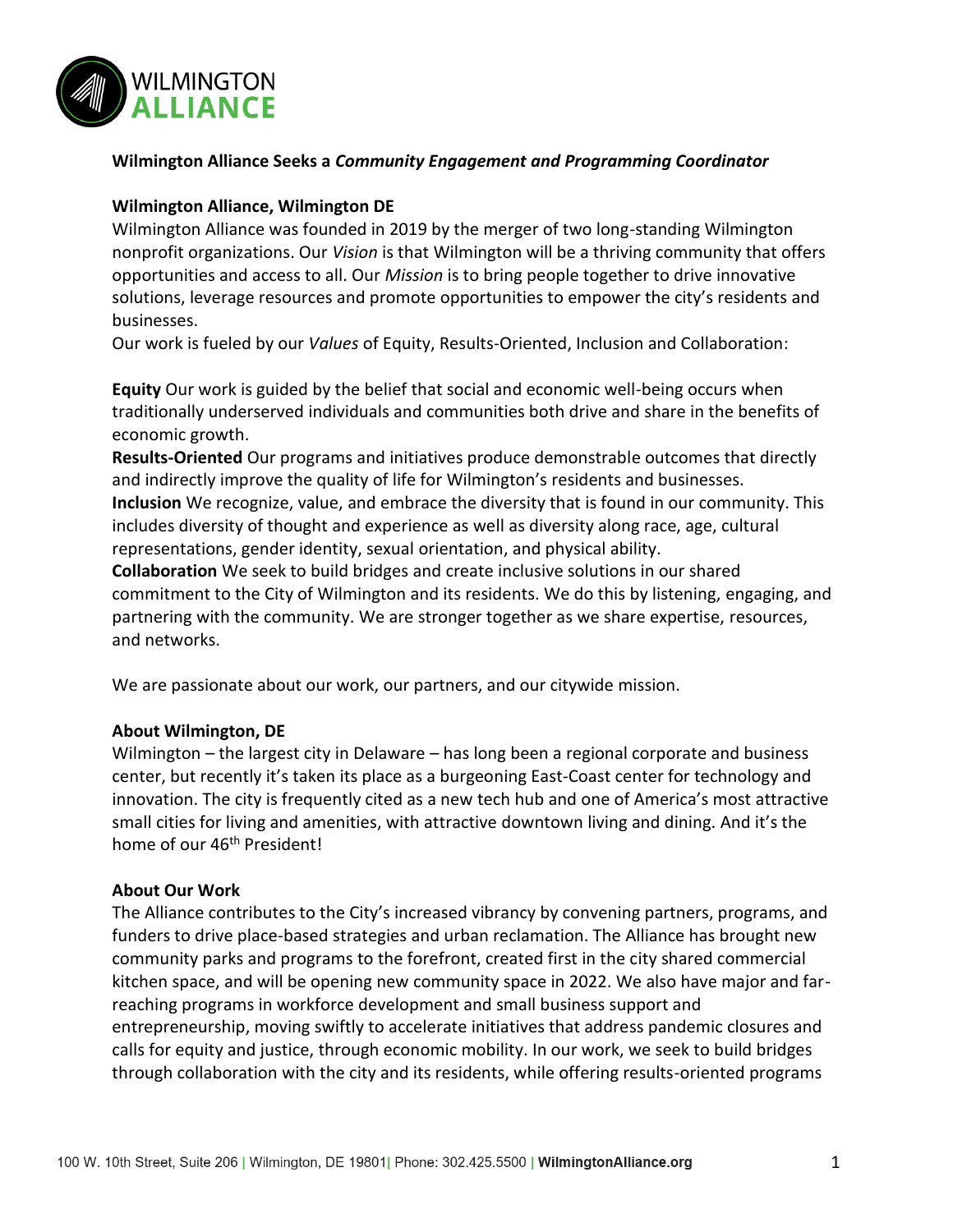

and initiatives to produce outcomes that improve the quality of life for Wilmington's residents and businesses.

# **The Position**

The Alliance has created the new position of Community Engagement and Programming Coordinator to help develop and implement programming.

# **Position Profile**

Wilmington Alliance seeks a full-time Programming and Community Engagement Coordinator. This position will work with the Director of Creative Placemaking to develop and implement initiatives and programming requiring community outreach and organization for Wilmington's West Center City neighborhood. Our creative placemaking work creates common ground for community stakeholders to come together to build social cohesion and capacity; experience the arts and celebrate culture; and be introduced to all the resources the Alliance offers. The employee in this position will work with and report to the Director of Creative Placemaking, Laura Semmelroth.

#### **Candidate Profile**

The successful candidate will be enthusiastic about working in an urban setting. Most of the work will be performed in West Center City, Wilmington.

This position works collegially in a dynamic, small-staff organization, and the candidate will demonstrate an appetite for and an ability and passion for building group cohesion and motivating others to action.

Above all, because of the Alliance's commitment to the principles of equity and social justice, the successful candidate will possess the capacity to deal with the wide variety of our stakeholders communicating and working effectively across lines of race, class, education, generation, and sexual orientation.

A successful candidate must be able to engage with diverse populations while being outgoing and personable while displaying strong interpersonal skills including listening, patience, and empathy. They must be able to prioritize tasks and follow consistent routines.

A successful candidate will possess a creative spirit and ideally have an interest in the arts, socially engaged arts and creative entrepreneurship.

# **Position Duties and Responsibilities**

The goal of this position is to strengthen and expand our community engagement work. Job functions include:

- Implement community and organization goals through resident and partner engagement that is participatory, inclusive, deliberative, and collaborative.
- Create and implement a community engagement strategy.
- Develop, with partners, meaningful creative and culturally relevant programming that engages residents.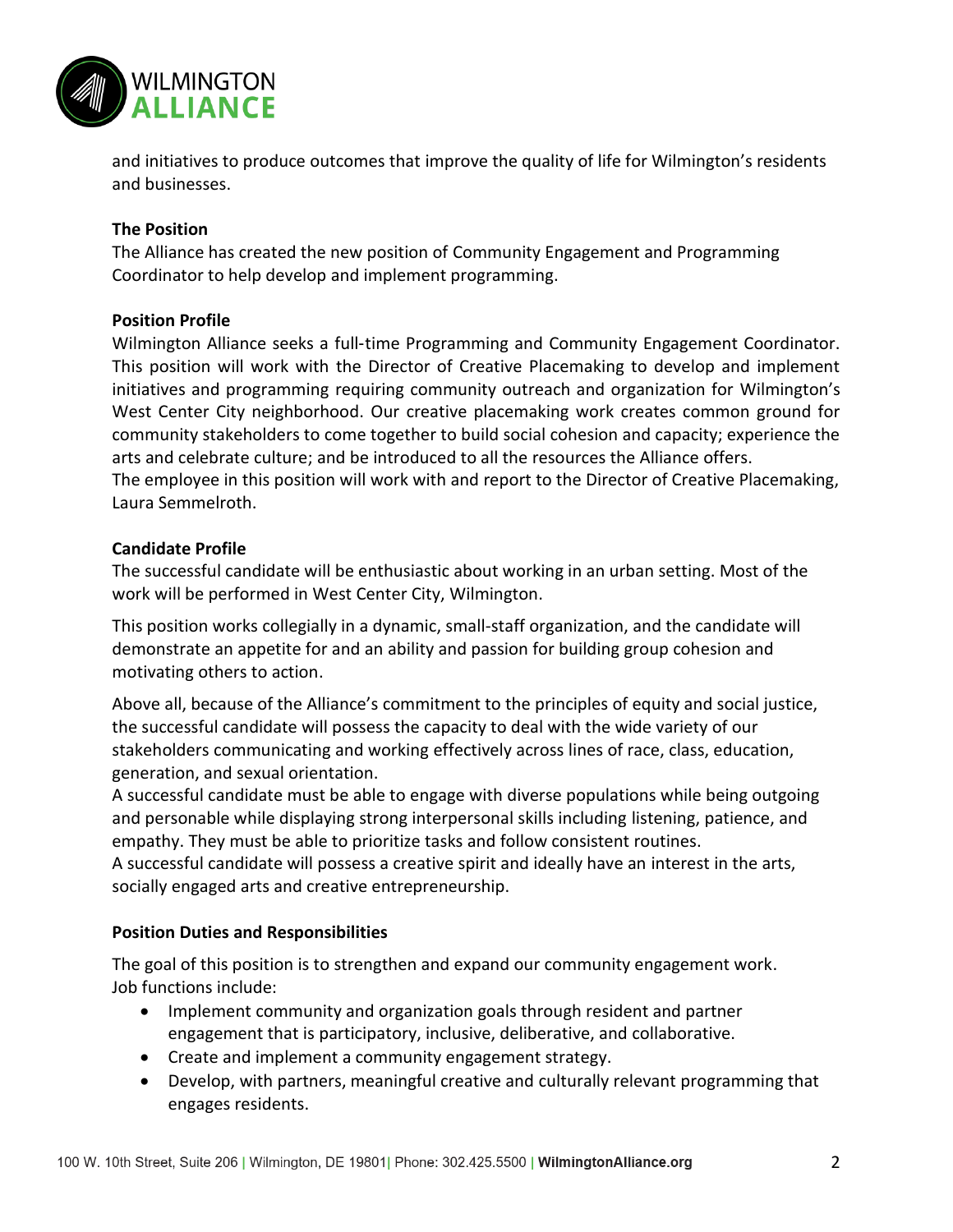

- Project manage programming through implementation.
- Manage on site all programming and events, including set up and break down, vendors and artists.
- Assist the Alliance in building collaborations and cultivating partnerships.
- Facilitate community and partner interaction; identify potential community partners and build lasting and reciprocal relationships.
- Provide opportunities for early involvement and meaningful voice in identifying community need and shaping solutions, in partnership with and with support of other organizations.
- Ensure that the needs of culturally and economically diverse communities are met and identify and remove barriers to participation.
- Develop mechanisms to assist residents in understanding public issues.
- Use arts programming and other techniques to facilitate engagement of residents in taking initiative to solve community problems.
- Ability to work flexibly, including evening and weekend hours.

# **Candidate Qualifications**

To perform this job successfully, an individual must be able to perform each essential duty satisfactorily. Requirements listed below are representative of the knowledge, skill, and/or ability required. Reasonable accommodations may be made to enable individuals with disabilities to perform essential functions.

*Education/Experience.* Minimum one year demonstrated direct organization/base building experience.

*Language Ability.* Candidate must have excellent written, verbal, and interpersonal skills.

*Computer Skills.* Candidate must have strong knowledge of the Microsoft Office suite components and be comfortable using (or learning to use) other web-based programs.

*Organizational Skills.* Position requires strong organizational skills: effective time management; ability to set/meet deadlines; multi-tasking; ability to work both collegially and independently in a fast-paced environment. Strong project management skills are required and include management and coordination of artists, performers, vendors, and partners. Candidates must be able to think and problem‐solve creatively and be able to prioritize tasks and follow consistent routines.

# **Position and Benefits**

Salary (commensurate with qualifications and experience) falls in the range of \$45,000 - \$48,000. The position affords excellent benefits package, including company-paid health, dental, vision, and supplemental benefit coverage for employees, and flexible spending account and a 401K plan with employer match. Free parking is provided, and there are 13 paid holidays plus an end-of-the-year holiday break. Vacation days, sick days and personal days are calculated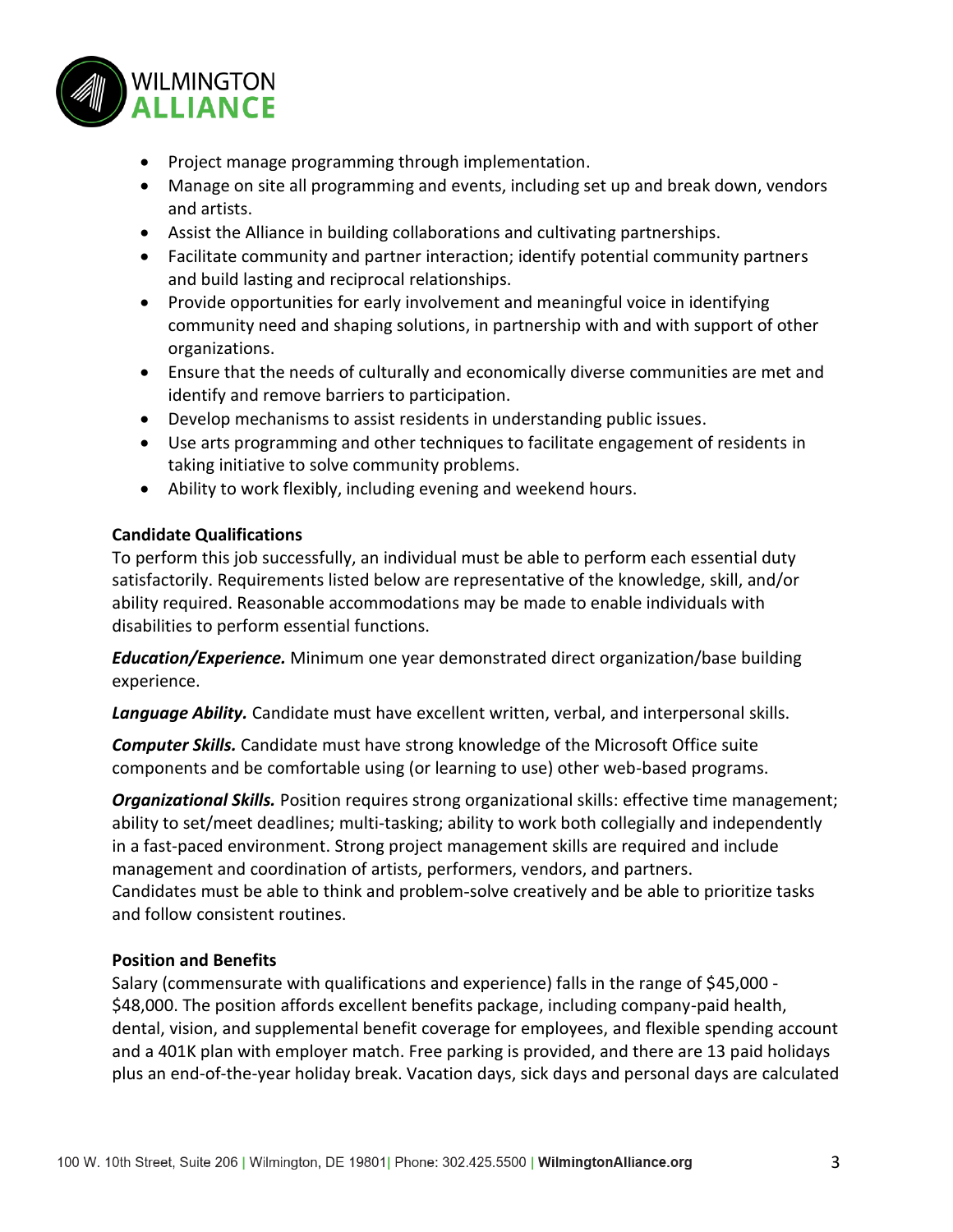

according to the calendar year and will prorated based upon date of hire. There is no relocation allowance.

# **Work Environment**

The Alliance office is located at 100 West 10<sup>th</sup> Street in downtown Wilmington, Delaware, in a fully accessible elevator building. Restaurants and amenities are located within walking distance. At present, due to COVID-related restrictions, employees regularly work remotely. However, this position requires hosting events and being on-site at our locations. This position requires many hours in the neighborhood of West Center City, at our green spaces and the Art O Mat, our building at  $7<sup>th</sup>$  and Washington. Our events are in the evening hours and this position is responsible for all event logistics including set-up and breakdown. The Alliance is a highly functioning small-staff organization. The successful candidate will be able to work vertically (with minimal staff support) to fulfill position responsibilities. While the candidate need not be a current Delaware or Wilmington resident, knowledge of the First State and the City of Wilmington (or enthusiasm to learn) is highly desired.

#### **Application and Selection Process**

Qualified candidates should send a 1-page cover letter and resume – with "*Community Engagement and Programming Coordinator"* in the subject line – via email to [jobs@wilmingtonalliance.org](mailto:jobs@wilmingtonalliance.org)

Emailed applications will be accepted through **February 28th, 2022,** and preliminary interviews will begin as qualified applicants are identified. No applications will be accepted by mail or phone.

Cover letter should be addressed to Laura Semmelroth, Director of Creative Placemaking, Wilmington Alliance.

Candidates will be notified of application receipt and status in a timely fashion.

Finalist candidates will be expected to provide references and will be subject to a background check and verifications.

#### **Further Information**

Questions or requests for further information may be sent to [jobs@wilmingtonalliance.org](mailto:jobs@wilmingtonalliance.org)

Before applying, it is recommended that candidates study the Alliance website [\(www.wilmingtonalliance.org\)](http://www.wilmingtonalliance.org/) and read materials published there, including the infographic that depicts the systemic approach and interlocking of all initiatives.

An overview of Wilmington and the Brandywine Valley can be found on the website of the Greater Wilmington Convention and Visitors Bureau at [www.visitwilmington.com](http://www.visitwilmington.com/)

Wilmington Alliance is an Equal Opportunity Employer that does not discriminate on the basis of actual or perceived race, color, creed, religion, national origin, ancestry, citizenship status, age, sex or gender (including pregnancy, childbirth and pregnancy-related conditions), gender identity or expression